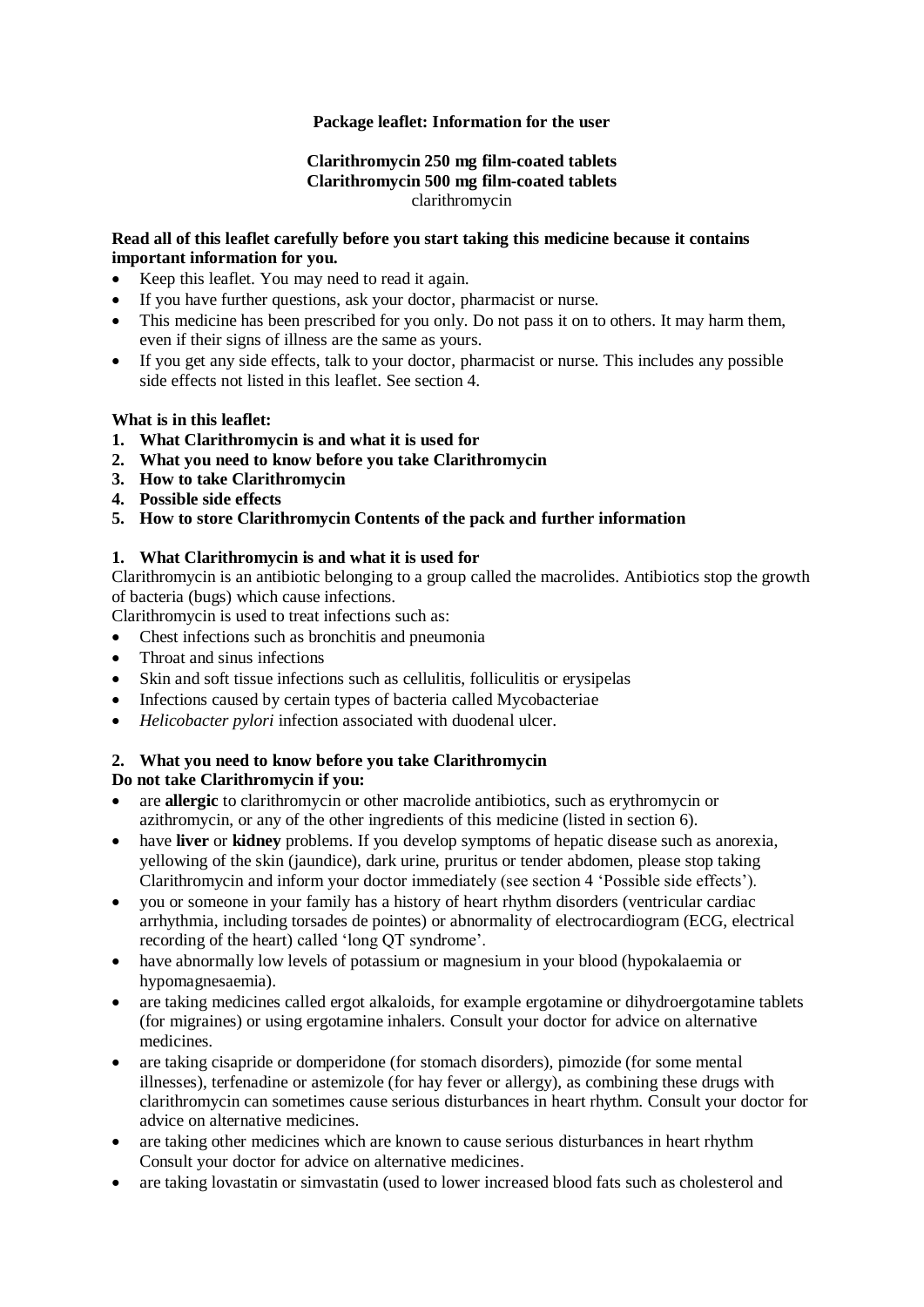triglycerides) as combining these drugs with clarithromycin can sometimes cause a muscular condition called rhabdomyolysis.

- are taking ticagrelor (a blood thinning medicine) or ranolazine (to treat angina).
- are taking colchicine (for gout).
- are taking oral midazolam (for epilepsy, anxiety or to help sleep).
- are taking a medicine containing lomitapide

### **Clarithromycin tablets are not suitable for use in children under 12 years of age.**

#### **Warnings and precautions:**

Talk to your doctor or pharmacist before taking Clarithromycin if you:

- have myasthenia gravis (a disorder which causes muscle weakness).
- are pregnant, may be pregnant or are breast-feeding.
- if you develop severe or prolonged diarrhoea during or after taking clarithromycin, tell your doctor **immediately**, as this could be a symptom of more serious conditions such as pseudomembranous colitis or clostridioides difficile associated diarrhoea.
- if you develop any symptoms of liver dysfunction such as anorexia (loss of appetite), yellowing of the skin or whites of the eyes, dark urine, itching or tender abdomen, stop taking Clarithromycin tablets and tell your doctor **immediately.**
- if you need to have intravenous or oromucosal (absorbed in the mouth) midazolam
- if you have heart problems

Long term use of Clarithromycin tablets may lead to infection with resistant bacteria and fungi.

### **Other medicines and Clarithromcyin:**

Tell your doctor or pharmacist if you are taking, have recently taken or might take any other medicines. Clarithromycin tablets must **not** be taken with ergot alkaloids, astemizole, terfenadine, cisapride, domperidone, pimozide, ticagrelor, ranolazine, colchicine, some medicines for treating high cholesterol and medicines that are known to cause serious disturbances in heart rhythm (see under **Do not take Clarithromycin tablets**).

In particular tell your doctor or pharmacist if you are taking the following medicines:

- digoxin, quinidine or disopyramide (for heart problems). Your heart may need to be monitored (ECG test) or you may need to have blood tests if you take clarithromycin with some medicines used to treat heart problems.
- warfarin or any other anticoagulant e.g. dabigatran, rivaroxaban, apixaban (for thinning the blood). It may be necessary to have blood tests to check that your blood is clotting efficiently.
- carbamazepine, valproate, phenobarbital or phenytoin (for epilepsy).
- simvastatin or lovastatin (for high cholesterol).
- omeprazole (used for the treatment of indigestion and gastric ulcers) unless your doctor has prescribed it for you to treat *Helicobacter pylori* infection associated with duodenal ulcer.
- theophylline (used in patients with breathing difficulties such as asthma).
- triazolam, alprazolam or midazolam (sedatives).
- cilostazol (for poor circulation).
- methylprednisolone (a corticosteroid).
- ibrutinib or vinblastine (for treatment of cancer).
- ciclosporin, tacrolimus or sirolimus (immune suppressant used for organ transplants and severe eczema).
- quetiapine or other antipsychotic medicines.
- rifabutin, rifampicin, rifapentine, fluconazole or itraconazole (treatments for infectious diseases).
- tolterodine (for overactive bladder).
- ritonavir, efavirenz, nevirapine, atazanavir, saquinavir, etravirine or zidovudine (anti-viral or anti-HIV drugs).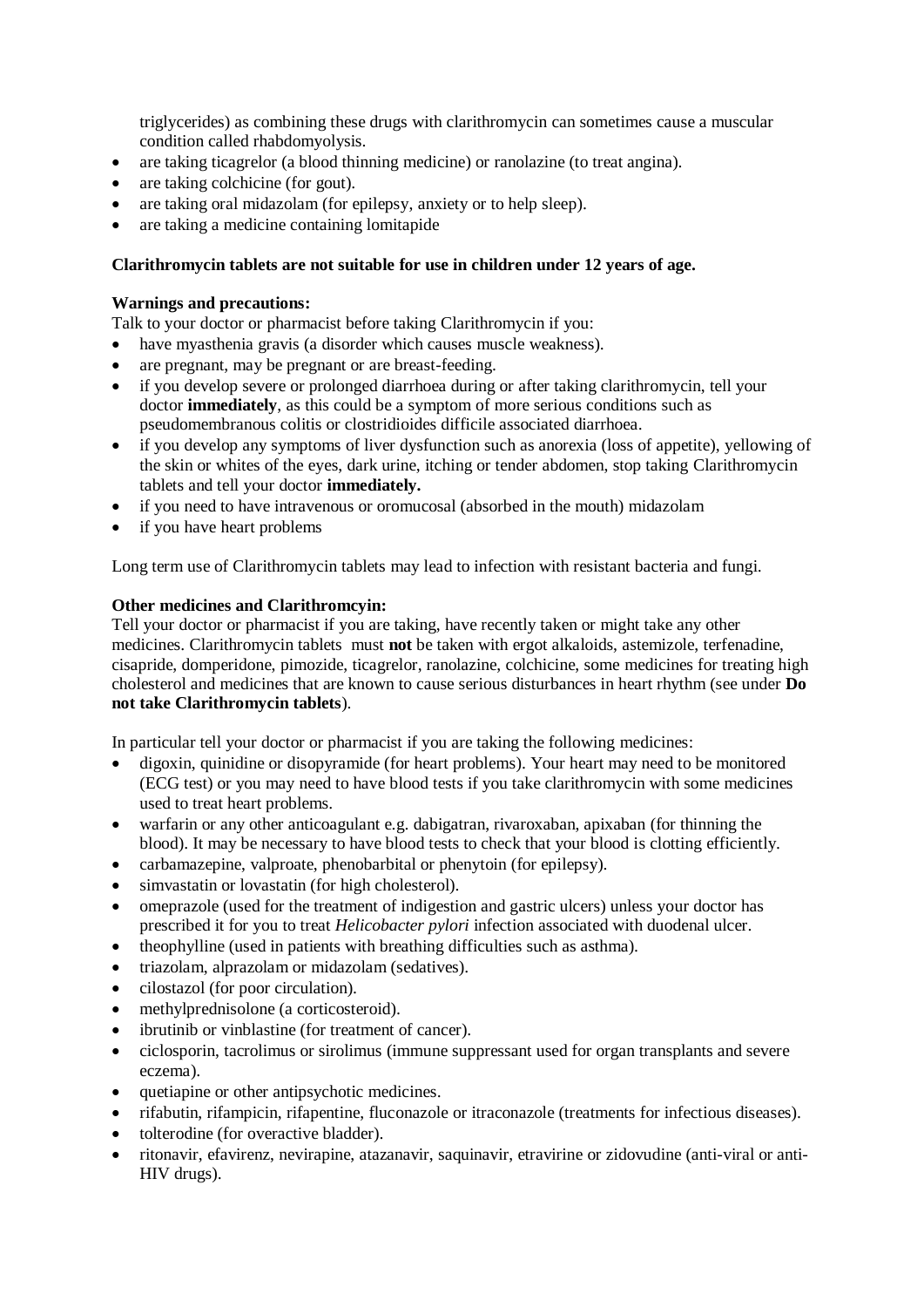- sildenafil, vardenafil or tadalafil (for impotence in adult males or for treating high blood pressure in the blood vessels of the lung).
- insulin, repaglinide or nateglinide (medicines for the treatment of diabetes).
- a herbal remedy called St John's Wort, used to treat depression.
- verapamil, amlodipine or diltiazem (for high blood pressure)

## **Pregnancy and Breast-feeding**

If you are pregnant or breast-feeding, think you may be pregnant or are planning to have a baby, ask your doctor or pharmacist for advice before taking this medicine as its safety in pregnancy and breastfeeding is not known.

### **Driving and using machines**

Clarithromycin tablets may cause dizziness, vertigo, confusion and disorientation. If you are affected do not drive or use machines.

### **Clarithromycin contains glucose**

If you have been told by your doctor that you have an intolerance to some sugars, contact your doctor before taking this medicinal product.

#### **Clarithromycin contains sodium**

This medicine contains less than 1 mmol sodium (23 mg) per tablet, that is to say essentially 'sodiumfree'

#### **3. How to take Clarithromycin**

Always take this medicine exactly as your doctor has told you. Check with your doctor or pharmacist if you are not sure.

#### Adults and children over 12 years

The recommended dose is one 250 mg tablet in the morning and one in the evening. In severe infections, your doctor may increase the dose to 500 mg twice daily. The usual length of treatment is between 6 and 14 days.

#### Patients with kidney problems

If you have kidney problems or certain infections, your doctor may give you a different dose.

#### Children younger than 12 years

These tablets are not suitable for children under 12 years. Your doctor will prescribe another suitable medicine for your child.

#### **For infections caused by certain types of bacteria called mycobacteria:**

The recommended dose is 500 mg twice daily. Your doctor may increase the dose to 1000 mg twice daily if no response is seen after 3-4 weeks. For the prevention of mycobacterial infections, the usual dose is 500 mg twice daily.

#### **For the treatment of** *Helicobacter pylori* **infection associated with duodenal ulcers:**

There are a number of effective treatment combinations available in which Clarithromycin is taken together with one or two other drugs. These include the following:

- Triple Therapy  $(7 \text{ days})$ Clarithromycin 500 mg twice daily together with amoxicillin 1000 mg twice daily and a proton pump inhibitor at the recommended daily dose for 7 days.
- Triple Therapy  $(7 \text{ days})$ Clarithromycin 500 mg twice daily together with a proton pump inhibitor at the recommended daily dose and metronidazole 400 mg twice daily for 7 days.
- Triple Therapy  $(7-10 \text{ days})$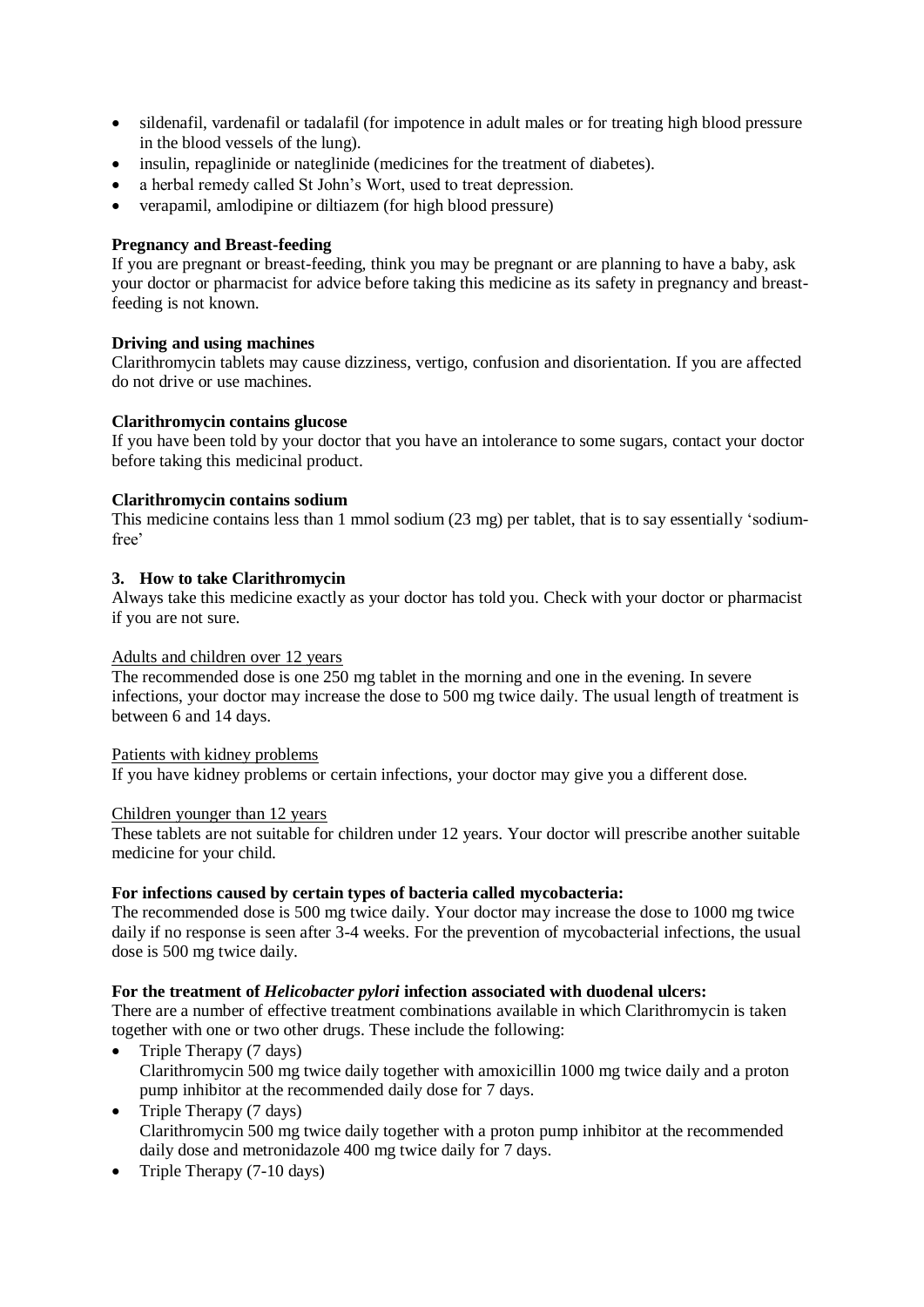Clarithromycin 500 mg twice daily together with amoxicillin 1000 mg twice daily and omeprazole 20 mg once daily for 7-10 days.

• Dual Therapy  $(14 \text{ days})$ 

Clarithromycin 500 mg three times daily for 14 days together with omeprazole 40 mg once daily. The treatment combination which you receive may differ slightly from the above. Your doctor will decide which treatment combination is the most suitable for you. If you are unsure which tablets you should be taking, or for how long you should be taking them, please consult your doctor for advice.

# **If you take more Clarithromycin Tablets than you should**

If you (or someone else) swallow a lot of tablets at the same time, or you think a child may have swallowed any, contact your nearest hospital casualty department or tell your doctor immediately. An overdose of Clarithromycin tablets is likely to cause vomiting and stomach pains.

### **If you forget to take Clarithromycin**

If you forget to take a dose take another as soon as you remember, unless it is nearly time for the next dose. **Do not** take two doses at the same time to make up for forgotten individual doses.

### **If you stop taking Clarithromycin**

Do not stop taking Clarithromycin because you feel better. It is important to take the tablets for as long as the doctor has told you to, otherwise the problem might come back.

### **4. Possible side effects**

Like all medicines, this medicine can cause side effects, although not everybody gets them.

#### **Contact your doctor immediately if the following side effects occur:**

- Allergic reactions including rashes have been reported with clarithromycin. Allergic rashes may range in severity from mild itchy skin eruptions to rarer more serious skin eruptions (such as Stevens-Johnson syndrome). Contact a doctor immediately if you experience a serious skin reaction: a red, scaly rash with bumps under the skin and blisters (exanthematous pustulosis). In very rare cases, difficulty in breathing, fainting and swelling of the face and throat can occur which may need emergency treatment.
- If you develop loss of appetite, yellowing of the skin (jaundice), dark urine, itching or tenderness in the abdomen, contact your doctor immediately as these may be signs of liver failure.Severe or prolonged diarrhoea, which may have blood or mucus in it, during or after taking Clarithromycin. These could be symptoms of more serious conditions such as pseudomembranous colitis or clostridioides difficile associated diarrhoea. Diarrhoea may occur over two months after treatment with clarithromycin.

**Common side effects** (between 1 and 10 in every 100 people are likely to get these):

- stomach problems such as feeling or being sick, stomach pain, indigestion or diarrhoea.
- changes in liver enzymes (as seen in blood tests).
- rash, increased sweating, flushing.
- difficulty sleeping.
- changes in sense of taste.
- headache.

**Uncommon side effects** (between 1 and 10 in every 1,000 people are likely to get these):

- 'thrush' in the mouth, skin or in the genital area (yeast infections).
- change in the level of white blood cells in the blood (which can make infections more likely)
- change in the levels of blood platelets in the blood (increased risk of bruising, bleeding or blood clots)
- allergic reaction
- loss of appetite (anorexia).
- feeling of restlessness and agitation (anxiety).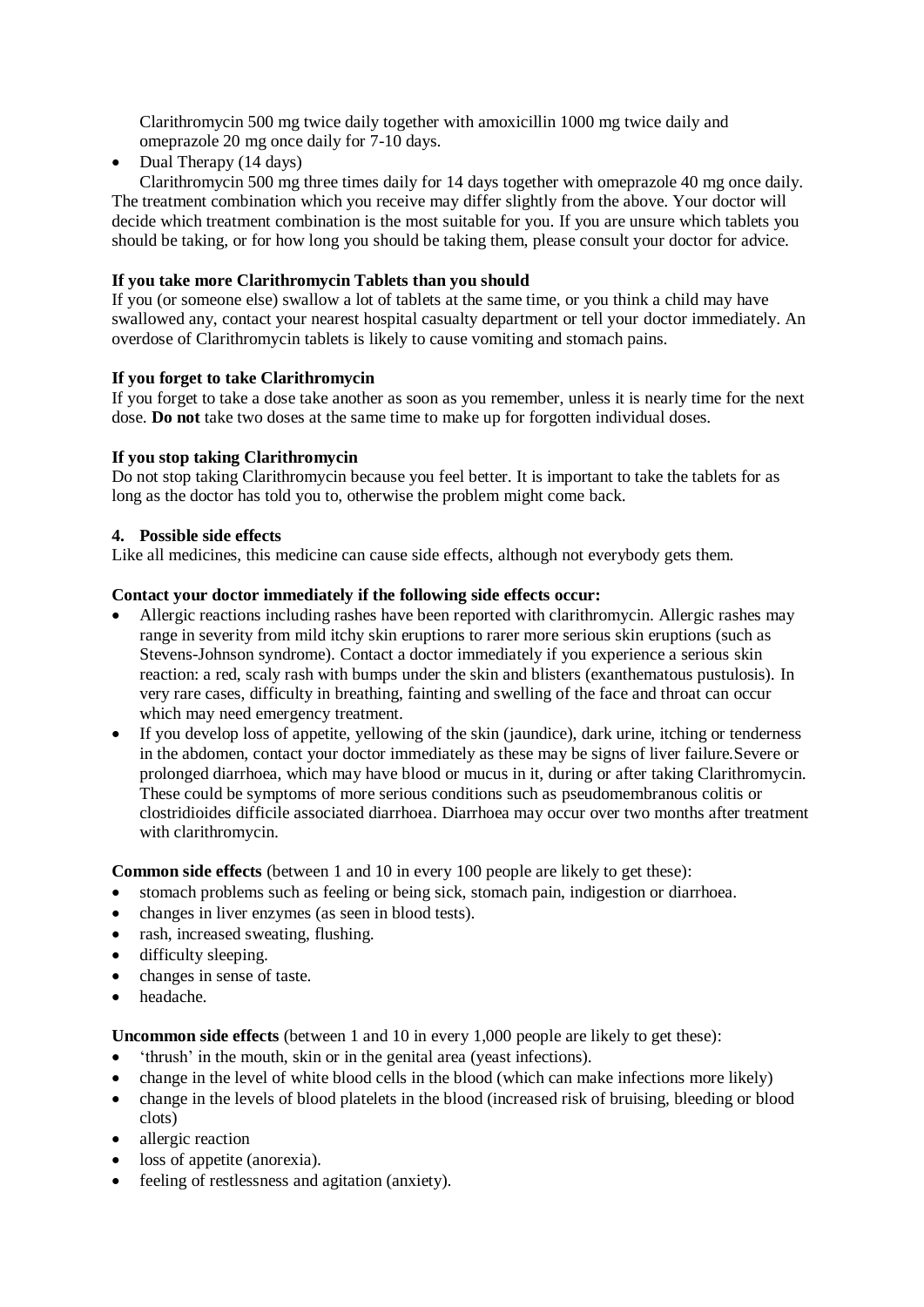- fainting, dizziness, drowsiness, tremors, involuntary movement of the tongue, face, lips or limbs.
- 'ringing' in the ears, hearing loss or balance problems (vertigo).
- irregular heart beat (arrhythmias) and palpitations.
- breathing problems (asthma), nosebleed
- blood clot in the lungs
- digestive problems such as constipation, belching, heartburn, abdominal distension (bloating), wind or anal pain.
- sore or dry mouth, swollen tongue.
- inflammation of the lining of the stomach or oesophagus (the tube connecting your mouth with your stomach).
- increased amounts of certain substances in the blood (transaminases, alkaline phosphatase and lactate dehydrogenase).
- liver disorders (hepatitis and cholestasis) which may cause yellowing of the skin (jaundice), pale stools or dark urine.
- itching (pruritus), hives (urticaria) and inflammation of the skin.
- fever, feeling unwell (asthenia), feeling tired, pain in the chest and feeling cold (chills).
- stiffness, aches or spasms in the muscles.
- kidney problems such as raised levels of protein normally excreted by the kidneys or raised levels of kidney enzymes.
- abnormal blood test results

**Frequency not known** (cannot be estimated from the available data):

- severe inflammation of the bowel (pseudomembranous colitis) linked to antibiotic use.
- severe skin infections (erysipelas).
- swelling of the skin around the face and the throat. This may cause difficulty in breathing (angioedema)
- a dangerous drop in a type of white blood cells. (agranulocytosis): a drop in the number of platelets (thrombocytopenia).
- psychotic disorder, hallucinations (seeing things), abnormal dreams, confusion, loss of sense of reality, depression, loss of bearings (disorientation), manic episodes.
- convulsions.
- loss of ability to taste and smell things.
- loss of hearing.
- accelerated (tachycardia) or irregular heart beat (Torsades de Pointes, ventricular fibrillation).
- haemorrhage (bleeding).
- inflammation of the pancreas (acute pancreatitis).
- teeth and tongue becoming discoloured.
- hepatic failure and jaundice (yellowing of the skin).
- rare allergic skin reactions such as AGEP (which causes a red, scaly rash with bumps under the skin and blisters), Stevens-Johnson syndrome or toxic epidermal necrolysis (which cause severe illness with ulceration of the mouth, lips and skin), DRESS (which causes severe illness with rash, fever and inflammation of internal organs)muscular problems like rhabdomyolysis, myopathy and myasthenia gravis (a condition in which the muscles become weak and tire easily).
- kidney problems (nephritis) and kidney failure.
- paraesthesia (tingling and burning sensation in the skin, numbness, 'pins and needles' sensation)

Clarithromycin may worsen the symptoms of myasthenia gravis (a condition in which the muscles become weak and tire easily) in patients who already suffer from this condition.

### **Reporting of side effects**

If you get any side effects, talk to your doctor, pharmacist or nurse. This includes any possible side effects not listed in this leaflet. You can also report side effects directly via HPRA